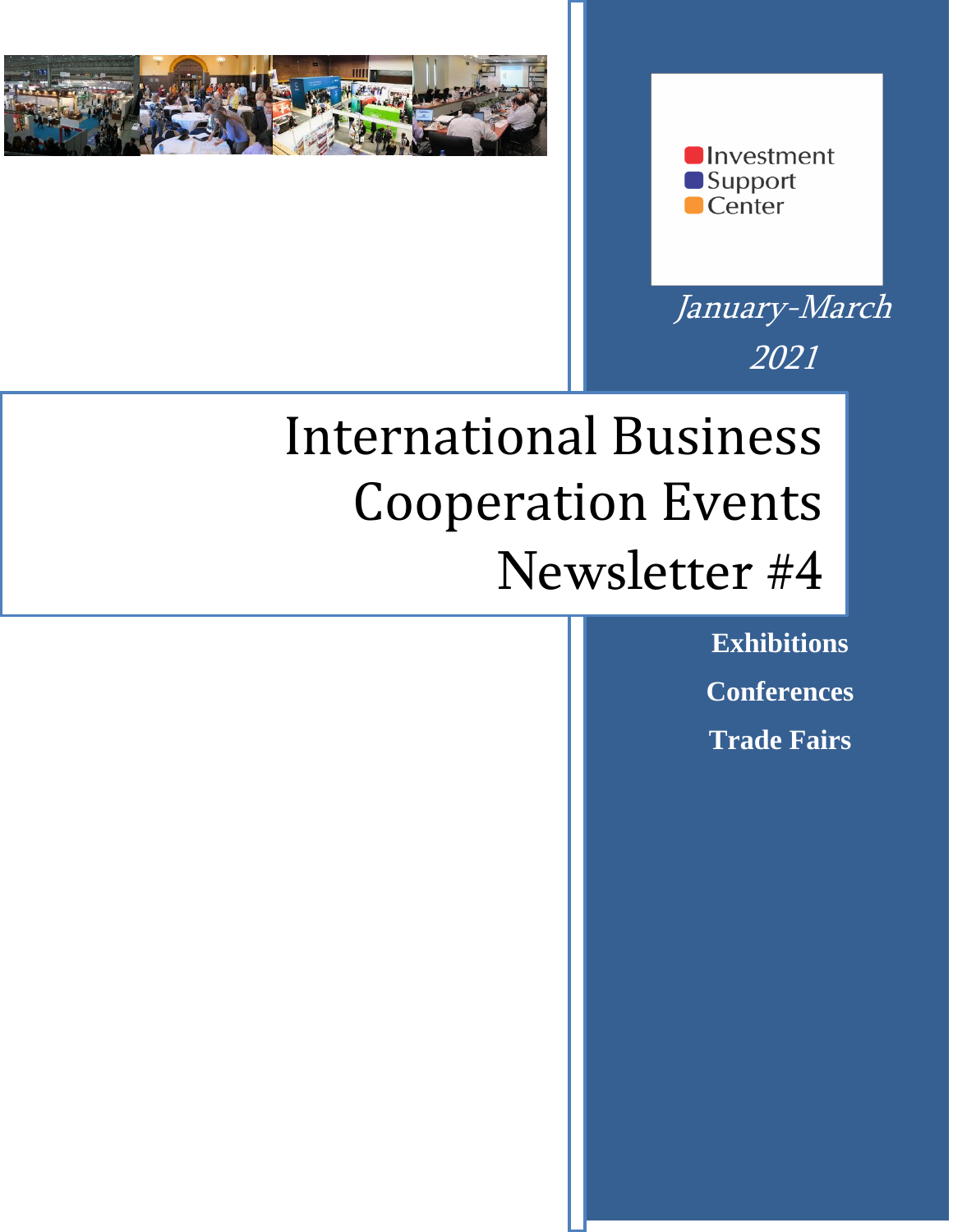## **January**

## **Hong Kong International Stationery Fair**

**Hong Kong International Stationery Fair** Project team [stationery@hongkong.messefrankfurt.com](mailto:stationery@hongkong.messefrankfurt.com) [http://www.hkstationeryfair.com](http://www.hkstationeryfair.com/) **Industry sector** Office Equipment and Supplies **Main product group**

Computer Parts, Artist Supplies

**Hong Kong, China SAR 11.01.2021-14.01.2021**

**Dusseldorf, Germany**

**viscom düsseldorf Europe's trade fair for visual communication** Project team Fon: +49 211 90191-222 Fax: +49 211 90191-149

**12.01.2021-14.01.2021**

#### **Industry sectors** Advertising, Marketing, Franchising, Paper and Printing Industry, Media Production, Hotel and

Catering, Shop Fittings

[info@viscom-messe.com](mailto:info@viscom-messe.com) [http://www.viscom-messe.com](http://www.viscom-messe.com/)

#### **Main product group**

Printing and Graphical Arts, Printing Machines, Screen Printing, Finishing Processes, Textile Printing, Foils, Paper Finishing, Design for Paper and Packaging, Shop Fittings, Trade Fair Construction, Shop Construction, Lighting Technology, Guidance Systems, Mortising machines, Outdoor-Advertising, Data Display Units, Design for Consumer Products, digital marketing, Digital technique, Display, Displays (LED and LCD), Event-Marketing, Graphic-Design, Communications Media, Communication Systems, Merchandise Presentation, Advertising Media, Computer Hardware, Software

Stationery, Writing Instruments, Paper Products, Office Supplies, School Supplies, Accessories,

## **BAU**

## **\*digital event\* World's leading trade fair for**

## **architecture, materials and systems**

**International Food, Beverages and Hospitality Trade Fair** Project team Fon: +49 89 94920-115 +49 89 94920-116 +49 89 94920-127 +49 89 94920-126 [projektleitung@bau-muenchen.com](mailto:projektleitung@bau-muenchen.com) [http://www.bau-muenchen.com](http://www.bau-muenchen.com/)

**Industry sectors** Construction Technology, Materials and Equipment, Interior Fittings

#### **Main product group**

Aluminium, Chemical Auxiliaries for the Building Industry, Floor Coverings, Energy Engineering, Solar Power Equipment, Tiles, Natural Stone, Glass Construction, Wood Construction, Locks, Fittings, Steel, Grounds, Roof Construction, Facade Technology, Ceramic Clay, Security Systems, Gates, Parking Management Systems, Software, Computer Hardware, Building Automation, Plastics, Artificial Stones

**Germany. Munich**

**13.01.2021-15.01.2021**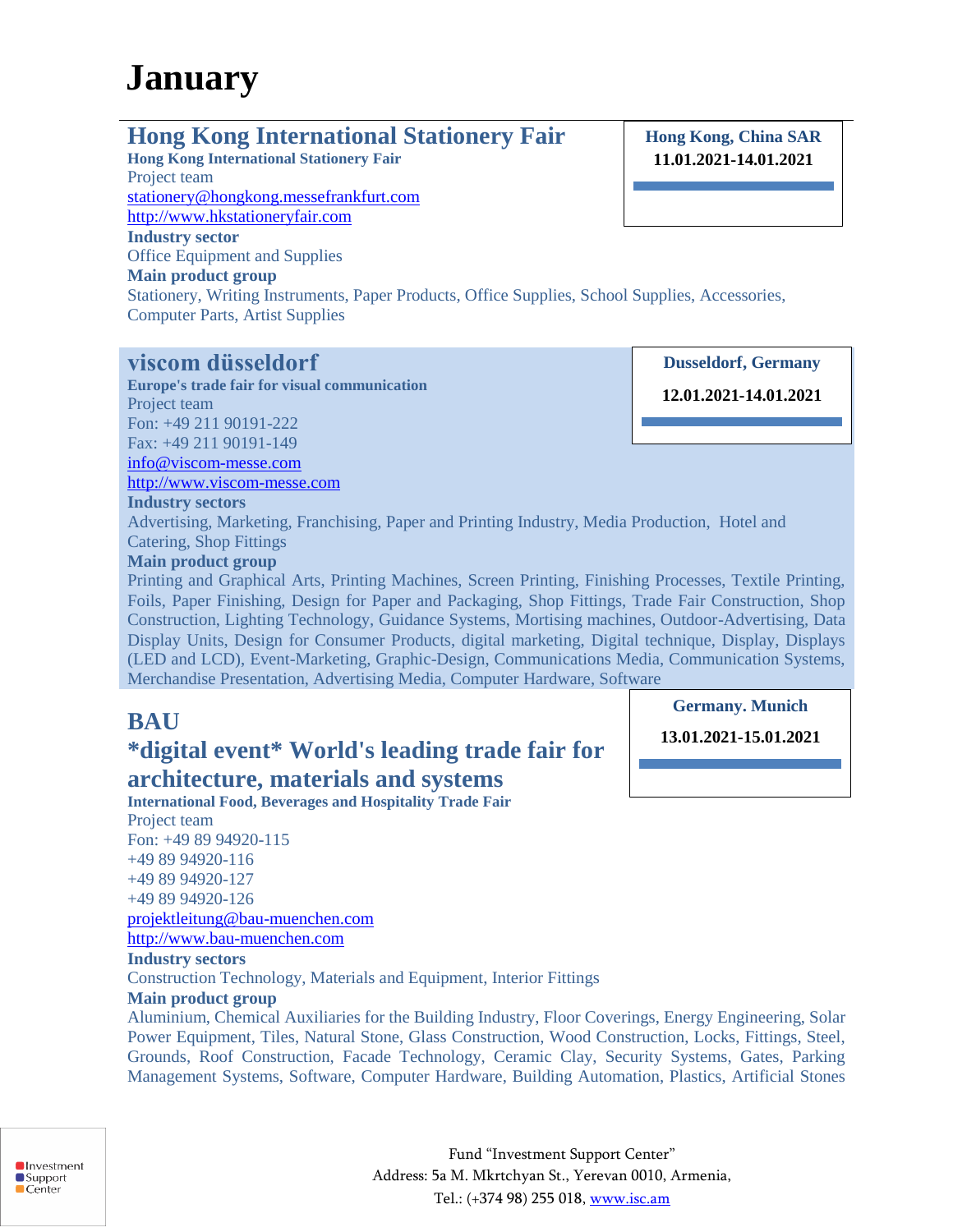Industry, Doors, Windows, Services, Professional Literature, Building Systems, Builders Hardware, Isolating Systems, Lighting Technology

**International Green Week - Exhibition for Food, Agriculture and Horticulture** Project team Fon: +49 30 3038-2049 +49 30 3038-2026

Fax: +49 30 3038-2019 [igw@messe-berlin.de](mailto:igw@messe-berlin.de)

#### [http://www.gruene-woche.de](http://www.gruene-woche.de/) **Industry sectors**

Food, Beverage and Luxury Foodstuff, Agriculture and Forestry, Landscape Gardening, Fisheries, Livestock Farming, Garden and Pet

#### **Main product group**

Beverages, Beer, Wine, Meat Products, Sausages, Fish, Agriculture, Gardening Material, Agricultural Machinery, Cooking Utensils, Fruits, Vegetables, Nourishment, Milk Products, Regenerative energy, Equestrian Sports, Animal Nutrition, Animal-breeding, Forestry, Sweets, Beekeeping, Wood Industry, Aquaria, Gardening Tools, Garden Equipment, Kitchens, Kitchen Machines, vegan products, Organic Food, vegetarian food

## **HKTDC Hong Kong International Wine &**

#### **Spirits Fair**

**Industry sectors**

**Technology** 

**Main product group**

Project team <http://hkwinefair.hktdc.com/> **Industry sectors** Food, Beverage and Luxury Foodstuff **Main product group** Wine, Spirits

## **ProSweets Cologne**

**The international supplier fair for the sweets and snacks industry** Project team Fon: +49 221 821-2814 Fax: +49 221 821-3997 [prosweets-cologne@koelnmesse.de](mailto:prosweets-cologne@koelnmesse.de) [http://www.prosweets-cologne.de](http://www.prosweets-cologne.de/)

Food, Beverage and Luxury Foodstuff , Food Processing and Packaging Machinery

Basic Materials, Confectionery Machinery, Packaging Machinery, Services, Air Conditioning, Refrigeration

Technology, Packaging Material, Automation, Disposal, Quality Assurance, Regulating and Control

**Investment** ■Support  $\blacksquare$ Center

Fund "Investment Support Center" Address: 5a M. Mkrtchyan St., Yerevan 0010, Armenia, Tel.: (+374 98) 255 018, [www.isc.am](http://www.isc.am/) 

**Berlin, Germany 15.01.2021-24.01.2021**

**Cologne, Germany**

**Hong Kong, China SAR**

**28.01.2021-01.02.2021**

**31.01.2021-03.02.2021**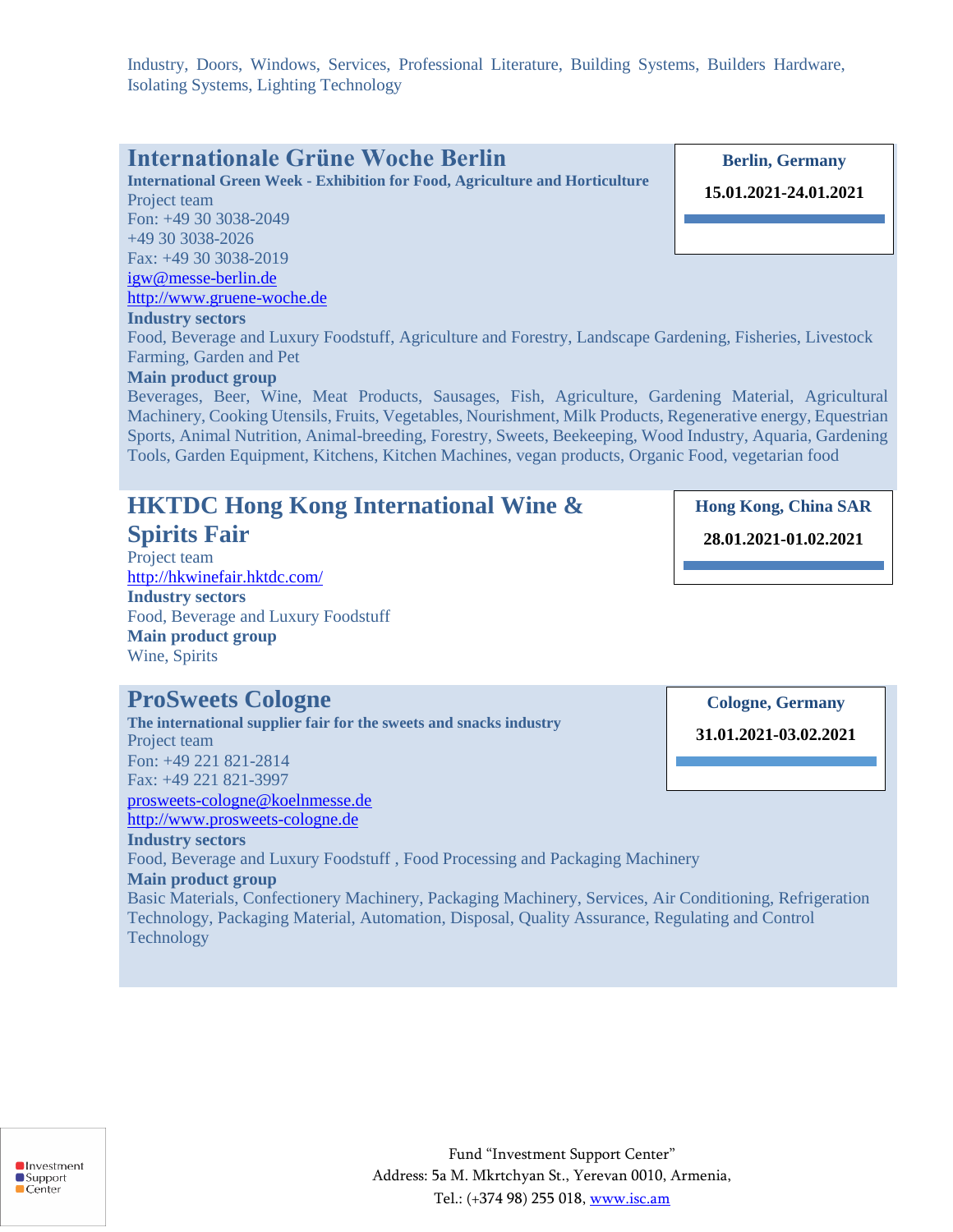## **February**

## **ShoesRoom by MOMAD**

**International Footwear and Accessories Trade Show** Project team [momadshoes@ifema.es](mailto:momadshoes@ifema.es) [http://www.ifema.es/momadshoes\\_06](http://www.ifema.es/momadshoes_06) **Industry sectors** Leather, Leather Goods, Shoes **Main product group** Footwear, Shoe Decoration, Leather Goods, Bags, Children's Shoes, Ladies' Shoes, Men's Shoes

## **PRODEXPO**

**International Exhibition for Food, Beverages and Food Raw Materials** Project team [piskareva@expocentr.ru](mailto:piskareva@expocentr.ru) [http://www.prod-expo.ru](http://www.prod-expo.ru/) **Industry sector** Food, Beverage and Luxury Foodstuff **Main product group**

**Moscow, Russia 08.02.2021-12.02.2021**

**Madrid, Spain**

**04.02.2021-06.02.2021**

Foodstuff, Victuals/Groceries, Food Ingredients, Bakery Products, Candies, Sweets, Meat Products, Dairy Products, Seafood, Beverages, Luxury Foodstuff, Cereals, Fruits, Spices

## **Textillegprom**

**Federal Trade Fair for Textile and Light Industry Goods and Equipment** Project team [fair@textilexpo.ru](mailto:fair@textilexpo.ru) [http://www.textilexpo.ru](http://www.textilexpo.ru/) **Industry sectors** Textiles (Clothing and Home Textiles, Technical Textiles), Clothing, Fashion, Accessories **Main product group** Textiles, Home Textiles, Raw Materials, Fur Clothing, Children's Underwear, Fabrics, Yarns, Textile Machinery, Knitwear, Protective Clothing

## **VINEXPO PARIS**

**International Wine and Spirits Exhibition** Project team <https://www.vinexpoparis.com/> **Industry sectors** Food, Beverage and Luxury Foodstuff **Main product group** Wine, Sparkling Wines, Spirits

**Moscow, Russia**

**09.02.2021-12.02.2021**

**Paris, France 15.02.2021-17.02.2021**

**Investment** ■Support  $\blacksquare$ Center

Fund "Investment Support Center" Address: 5a M. Mkrtchyan St., Yerevan 0010, Armenia, Tel.: (+374 98) 255 018, [www.isc.am](http://www.isc.am/)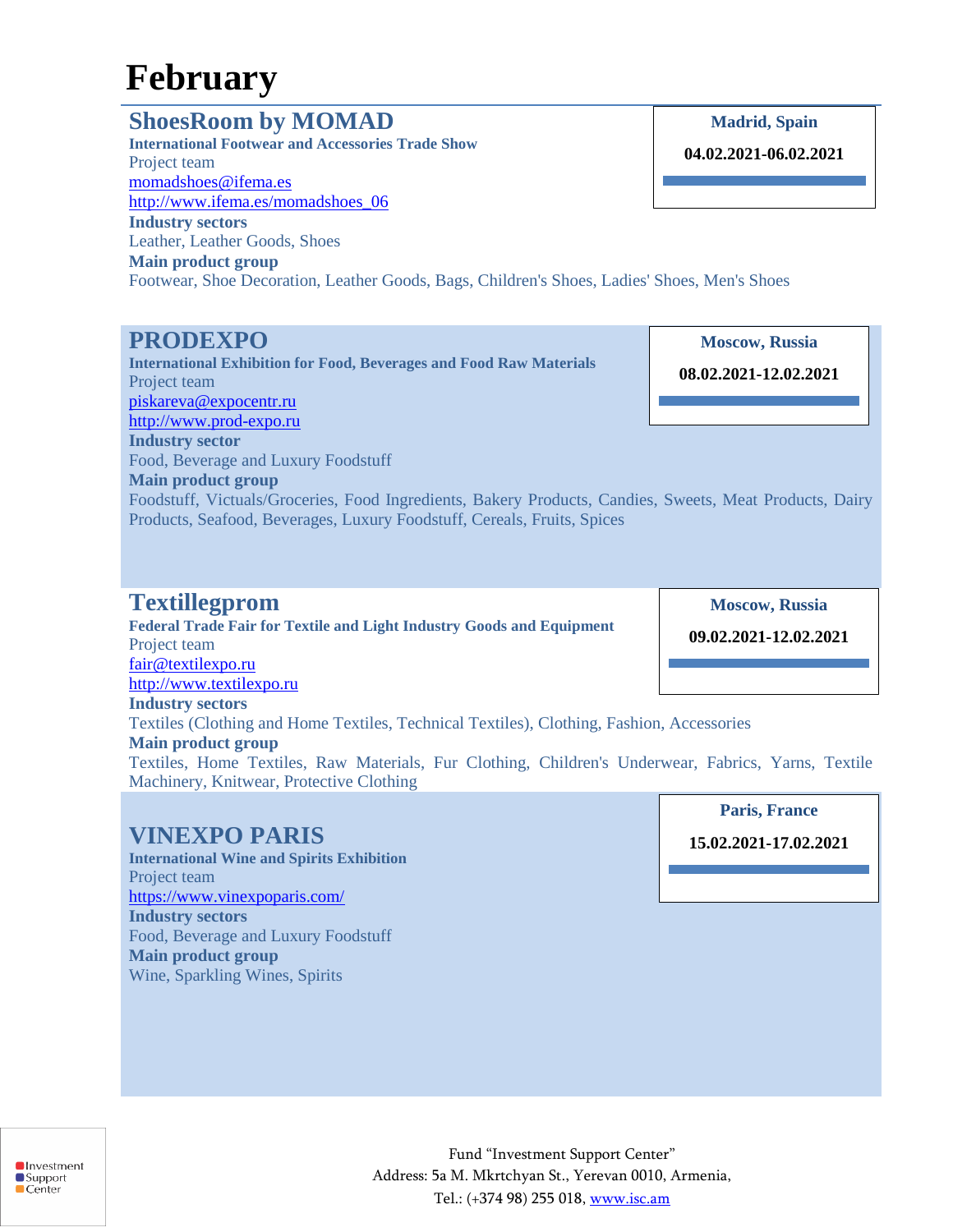## **BIOFACH + VIVANESS eSpecial**

**\*digital event\* World's Leading Trade Fair for Organic Food / International Trade Fair for Natural and Organic Personal Care**

Project team

Fon: +49 911 8606-8998

Fax: +49 911 8606-120086

[biofach@nuernbergmesse.de](mailto:biofach@nuernbergmesse.de)

[vivaness@nuernbergmesse.de](mailto:vivaness@nuernbergmesse.de)

[http://www.biofach.de](http://www.biofach.de/)

[http://www.vivaness.de](http://www.vivaness.de/)

#### **Industry sectors**

Food, Beverage and Luxury Foodstuff, Cosmetics, Personal Hygiene, Wellness, Textiles (Clothing and Home Textiles, Technical Textiles)

#### **Main product group**

Fashion Accessories, Foodstuff from Controlled Biological Cultivation, Basic Materials, Fruits, Vegetables, Delicatessen Foods, Health Foods, Spices, Meat Products, Sausages, Fish, Milk Products, Dairy Products, Deep-frozen Food Products, Bakery Products, Sweets, Beverages, Natural Products, Agricultural Products, Home Textiles, Footwear, Leather Goods, Cosmetics, Toilet Requisites, Childcare, Perfumery, Wellness, Toiletries, Detergents, Hygienics

## **INHORGENTA MUNICH**

**International Trade Fair for Jewellery, Watches, Design, Gemstones and Technology** Project team Fon: +49 89 949-20181 Fax: +49 89 949-20189 [inhorgenta@messe-muenchen.de](mailto:inhorgenta@messe-muenchen.de) [http://www.inhorgenta.com](http://www.inhorgenta.com/) **Industry sectors**

Gifts, Watches & Clocks, Jewelry, Crafts, Special Occasion Party Items

**Main product group**

Watches, Clocks, Goldsmiths and Jewellers, Jewellery, Pearls, Silverware, Cartons, Cases, Workshop Equipment, Shop Construction, Imitation Jewellery, Tools, Display, Gold Jewellery, Goldware, Silver Jewellery, Watches and Clocks, Crystal-Controlled Clocks, Equipment for the Watch and Clock Industry, Clockmaker Equipment, Movements, Amber, Jewels, Fashion Jewellery, Precious Metals, Goldsmith Equipment, Equipment for the Jewellery Industry, Packaging Material, Diamonds

## **Siberian Building Week**

**International exhibition of construction and finishing materials, equipment, architectural projects and design** Project team

[zolotukhina@centrexpo.su](mailto:zolotukhina@centrexpo.su) [makarova\\_k@centrexpo.su](mailto:makarova_k@centrexpo.su)

<http://sbweek.ru/en/home/>

#### **Industry sectors**

Construction Technology, Materials and Equipment, Interior Fittings, Electrical Engineering, Electronics **Main product group**

Building Utensils, Building Machines, Building Materials, Building Equipment, architecture, Windows, Doors, Wall Facing Materials, Facade Technology, Roof Construction, Isolating Systems, Heat Insulation, Locks, Natural Stone, Sanitary Technology, Lighting Technology, Building Automation, Electric Installation Equipment, Road Construction, Civil Engineering, Work Clothes, Interior Construction, Air Conditioning, Heating Technology, Aerology Equipment, Assembly Work, Building Systems, Machines for Building Materials, Paints, Ceramics for Building Purposes, Interior Decoration, Sanitary Ceramics



**17.02.2021-19.02.2021**

**19.11.2020-21.11.2020 19.02.2021-22.02.2021**

**Munich, Germany** 

**Novosibirsk, Russia**

**February 2021**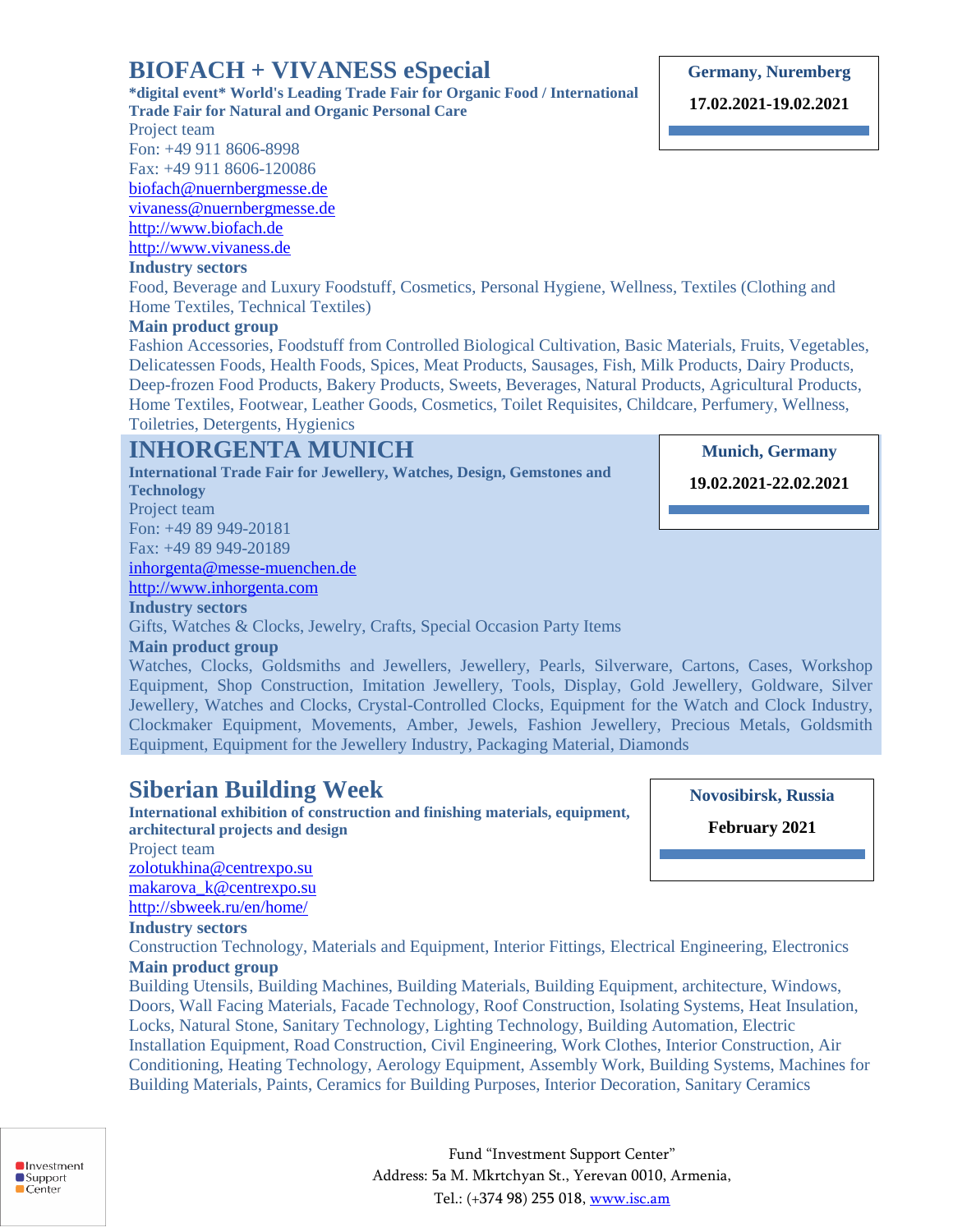## **March**

## **INLEGMASH**

**International Exhibition for Textile Manufacturing and Processing, Technical Textile, Non-wovens** Project team [inlegmash-expo@expocentr.ru](mailto:inlegmash-expo@expocentr.ru) <https://www.inlegmash-expo.ru/> **Industry sectors** Textile and Clothing Machinery, Textile Cleaning **Main product group**

#### **Moscow, Russia**

**01.03.2021-04.03.2021**

**Nuremberg, Germany**

Textile Machinery, Textile Processing, Garment Machinery, Environment Protection, Industrial Health and Safety, Non-Wovens

## **embedded world**

**Exhibition&Conference**  Project team Fon: +49 911 8606-8586 Fax: +49 911 8606-128586 [embedded-world@nuernbergmesse.de](mailto:embedded-world@nuernbergmesse.de) [http://www.embedded-world.de](http://www.embedded-world.de/) **Industry sector** Information and Communication Technology, Software **Main product group** Computer Hardware, Software, Internet, Consulting, Professional Literature, Services **02.03.2021-04.03.2021**

### **Intec**

**International trade fair for machine tools, manufacturing and automation** Project team Fon: +49 341 678-8334 Fax: +49 341 678-168334

**Leipzig, Germany**

**02.03.2021-05.03.2021**

[http://www.messe-intec.de](http://www.messe-intec.de/) **Industry sectors**

[info@messe-intec.de](mailto:info@messe-intec.de)

Computer-Aided Engineering, Factory Automation, Measuring and Control, Metalworking, Welding Technology, Logistics, Gears and Drives, Conveyance and Storage Technology)

#### **Main product group**

Plant Engineering, Gears and Drives Technology, Automation, Sheet Metal Processing, C-Technologies, Conveying Equipment, Hydraulic, Industrial Robots, Storage Technology, Laser Machining Systems, Machine Building, Machine Parts, Manipulation Engineering, Measuring Systems, Metalworking Machinery, Surface Mount Technology, Precision Tools, Robotics, Grinding Machines, Cutting Tools, Software, Punching Tools, Sawing Machines, Cutting Technology, Shaping Tools, Machine Tools, Machine Tool Accessories, additive manufacturing, Presses, Sensor Technology



Fund "Investment Support Center" Address: 5a M. Mkrtchyan St., Yerevan 0010, Armenia, Tel.: (+374 98) 255 018, [www.isc.am](http://www.isc.am/)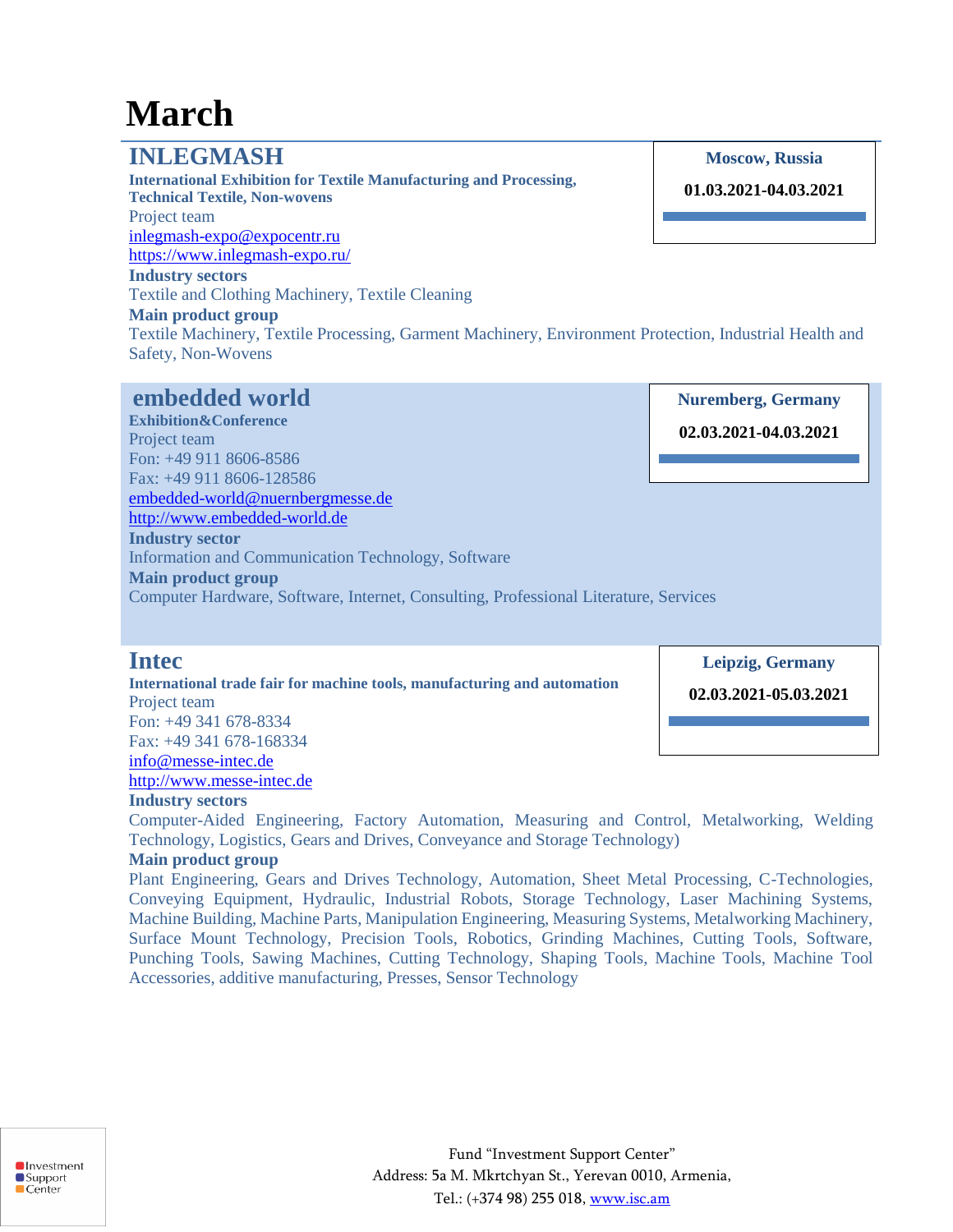## **ILM Winter Styles**

**International Leather Goods Fair** Project team Fon: +49 69 829755-20 +49 69 829755-23 +49 69 829755-26 [ulla.salonen-band@messe-offenbach.de](mailto:ulla.salonen-band@messe-offenbach.de) [suhail.malik@messe-offenbach.de](mailto:suhail.malik@messe-offenbach.de) [angelika.fischer@messe-offenbach.de](mailto:angelika.fischer@messe-offenbach.de) [http://www.ilm-offenbach.de](http://www.ilm-offenbach.de/) **Industry sectors** Leather, Leather Goods, Shoes (industry 50), Clothing, Fashion, Accessories **Main product group** Handbags, Small Leathergoods, Leather Goods, Accessories, Suitcases, Travel-Goods **Germany 06.03.2021-08.03.2021**

## **FOODEX JAPAN**

**International Food & Beverage Exhibition** Project team Fax: +81-3-3434-8076 [foodexinternational@convention.jma.or.jp](mailto:foodexinternational@convention.jma.or.jp) <http://www.jma.or.jp/FOODEX/>

Food, Beverage and Luxury Foodstuff

 **Chiba/Tokyo,Japan 09.03.2021-12.03.2021**

**Offenbach/Main,** 

**Main product group** Foodstuff, Dairy Products, Meat Products, Sausages, Fish, Seafood, Delicacies, Preserves, Poultry, Health Foods, Beverages, Wine, Spirits, Fruits, Vegetables

## **ITB Berlin**

**Industry sectors**

**\*digital event\* The World's Leading Travel Trade Show®** Project team Fon: +49 30 3038-2121 Fax: +49 30 3038-2113 [itb@messe-berlin.de](mailto:itb@messe-berlin.de) [http://www.itb-berlin.de](http://www.itb-berlin.de/) **Industry sectors** Tourism **Main product group** Tourism, Travel, Tourist Information Office, Travel Organizer, International Touristic Top Associations, Equipment for Travel Agencies, Information Technology, Municipal Engineering, Services, Congress Centers

**Germany, Berlin 19.11.2020-21.11.2020 Germany, Berlin09.03.2021-12.03.2021**

## **TAVOLA**

**Trade Fair for Fresh Food Products and Delicatessen** Project team [tavola@kortrijkexpo.com](mailto:tavola@kortrijkexpo.com) [http://www.tavola-xpo.be](http://www.tavola-xpo.be/) **Industry sectors** Food, Beverage and Luxury Foodstuff **Main product group** Victuals/Groceries

 **Kortrijk, Belgium**

**21.03.2021-23.03.2021**